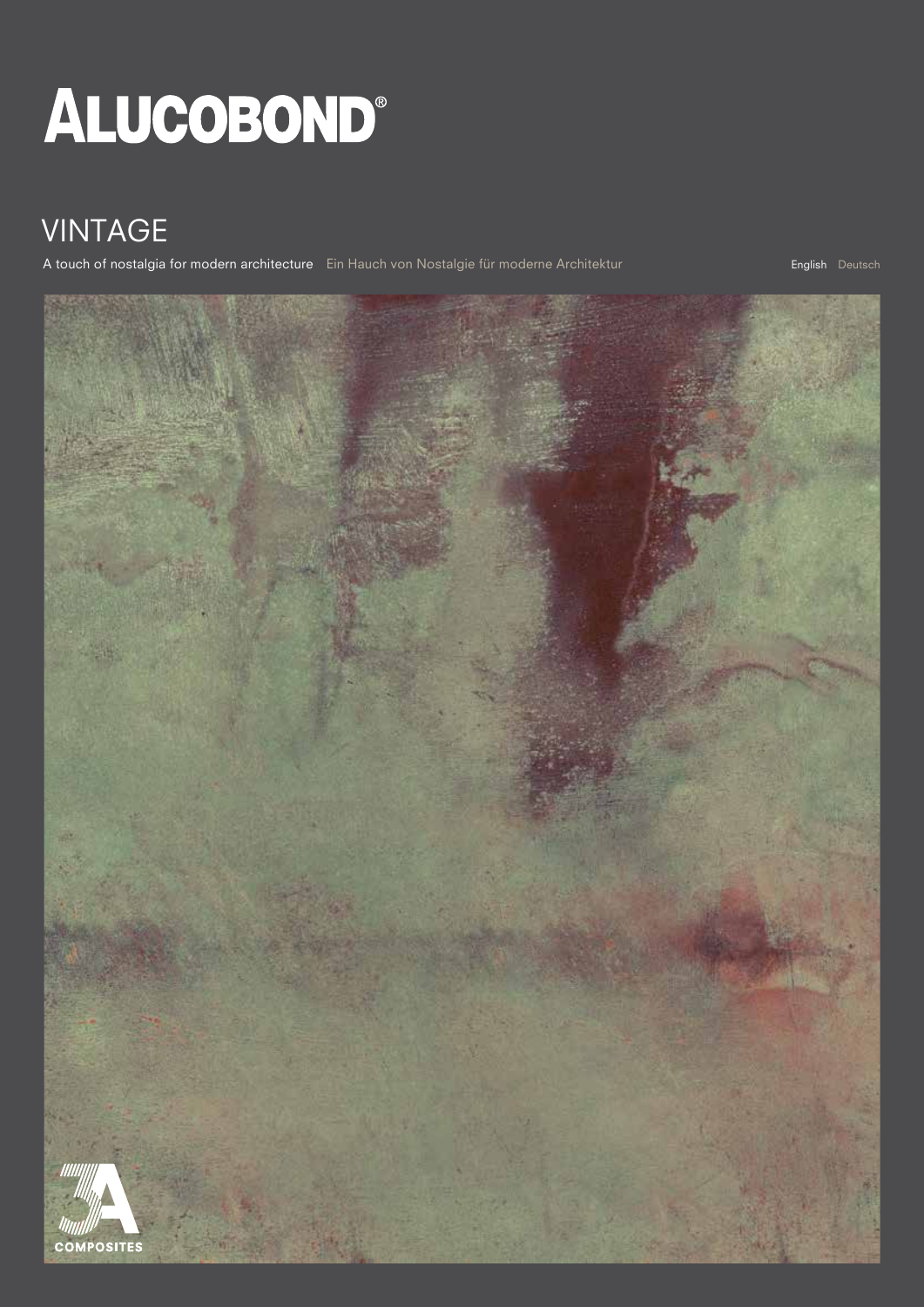### NEW AGE VINTAGE









ALUCOBOND® vintage – expressive and timeless. Natural patina on a material gives it a truly distinctive charm, and individual weathering features create a nostalgic touch. The imperfection and irregularity of the 'random' appearance are the very aspects which open up a wide range of new aesthetics when combined with modern architecture.

'Concrete' free of moss growth, 'rusty steel' which does not bleed, 'copper with a patina' but no rust marks when it rains or 'oxidised metal' without creeping corrosion – the matt surfaces of ALUCOBOND® vintage hold back time: halting the weathering processes which are typical for these materials and preserving the chosen design.

The wide variety of forming and processing methods for ALUCOBOND® (such as roll bending or folding) means it offers a greater range of applications than similar products. Thanks to its lightweight, which facilitates high-rise façade applications, Vintage Look material is ideal for countless design options.

ALUCOBOND® vintage – ausdrucksstark und zeitlos. Die natürliche Patina eines Materials erzeugt ihren ganz eigenen Charme. Individuelle Verwitterung lässt einen Hauch von Nostalgie entstehen. Gerade das "Unperfekte", Unbeständige mit seiner optischen Zufälligkeit eröffnet in Kombination mit moderner Architektursprache neue, weitreichende Aspekte.

"Beton" ohne Vermoosung, "rostiger Stahl" ohne Auswaschung, "patiniertes Kupfer" ohne Rostspuren bei Regen oder "oxidiertes Metall" ohne fortschreitende Korrosion die matten Oberflächen von ALUCOBOND® vintage bieten die Möglichkeit, die Zeit anzuhalten, die weitere für diese Materialien spezifische Verwitterung zu stoppen und das gewünschte Design beständig zu erhalten.

Durch die vielfältigen Verformungs- und Verarbeitungsmöglichkeiten (wie z.B. Abkanten oder Rundbiegen) von ALUCOBOND® ist der Einsatzbereich im Vergleich zu ihren realen Pendants sogar noch größer. Den Vintage-Look dank des geringen Materialgewichts auch in großen Höhen an der Fassade einsetzen zu können, bietet vielfältige Designmöglichkeiten.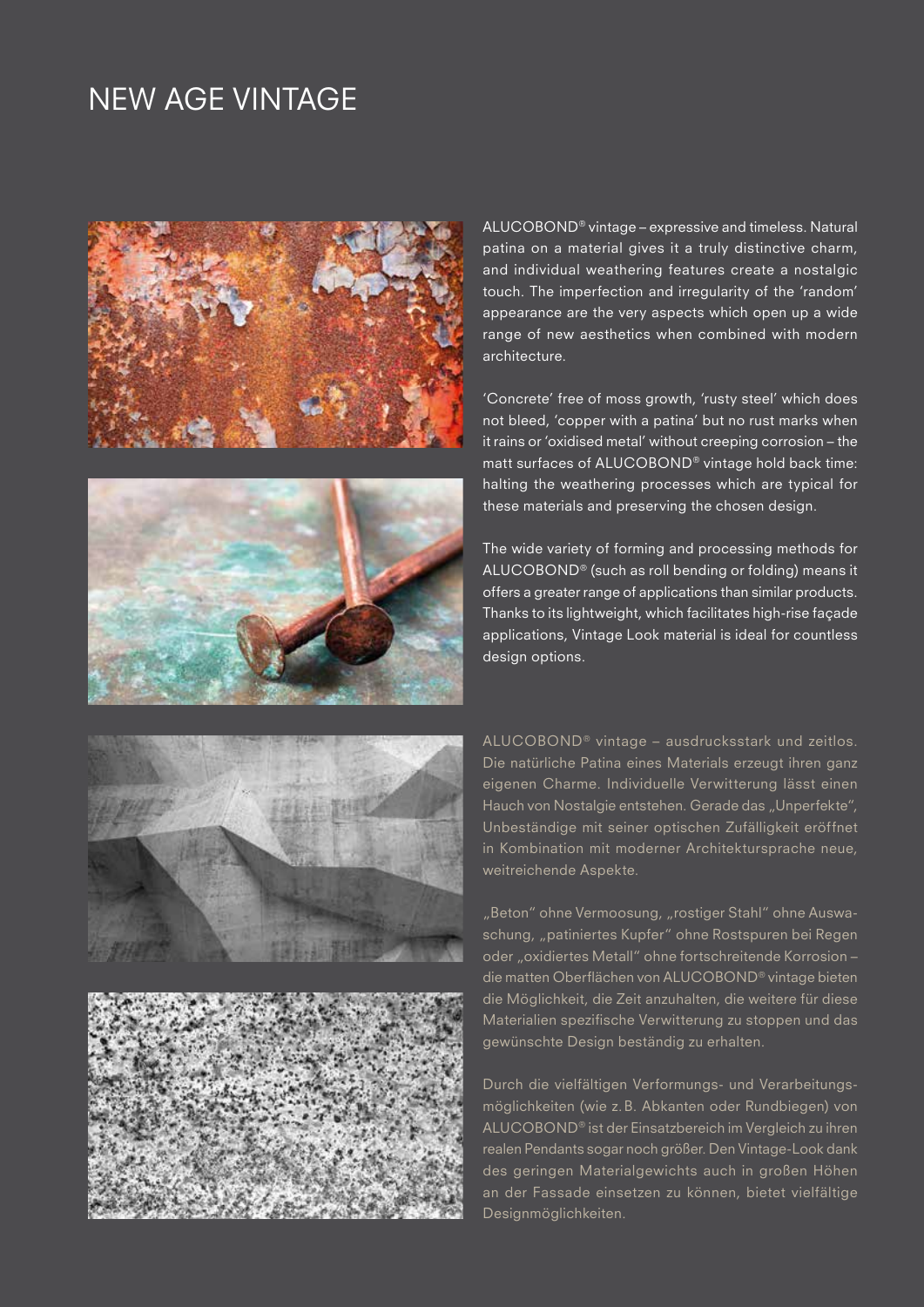







OXYDE METAL MAT D0062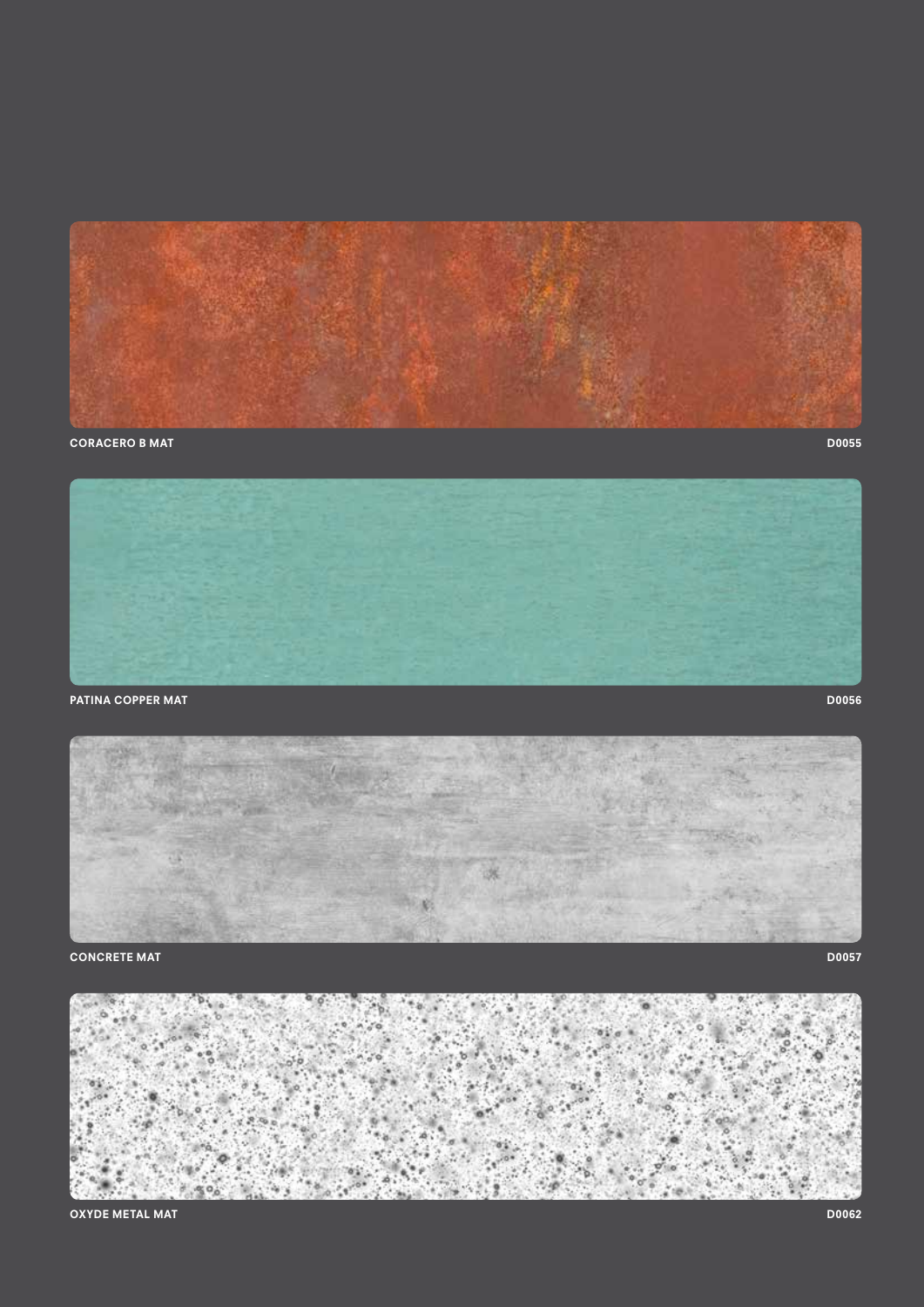

Revival of bygone times. Aluminum composite panels with nostalgic flair. | Vergangenes wiederbelebt. Verbundplatten mit nostalgischem Flair.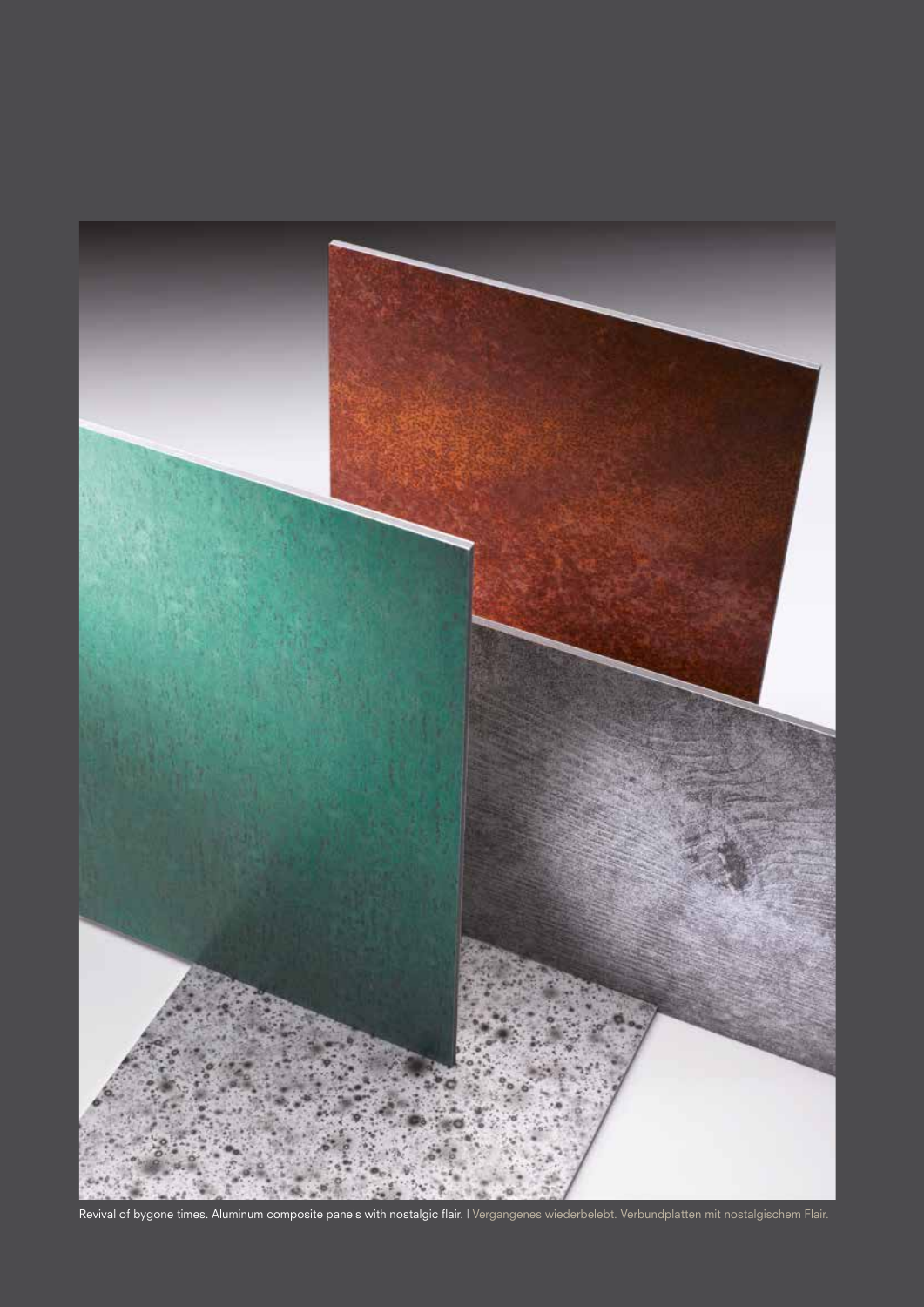## DESIGN HIGHLIGHTS AKZENTUIERT GESTALTEN



Stein 2 Office Building, Bratislava | Material: ALUCOBOND® PLUS Coracero B mat | Architect: Ateliér Ivan Kubík | Fabricator/Installer: ALUSTEEL © Martin Viazanko

#### ADVANTAGES

- lightweight
- excellent flatness and high flexural strength
- ideal material for geometric shapes and free forms
- 1.5 m x 5 m pattern without repetition
- fire behaviour classification: B-s1, d0 or A2-s1, d0 acc. to EN13501-1
- easy and versatile processing options using routing and folding techniques
- highly complex and high-grade polymer coating systems
- easy clean surface
- excellent light and UV resistance
- ALUCOBOND® is 100% recyclable

ALUCOBOND® vintage is available as ALUCOBOND® PLUS and A2. Minimum order quantities apply. Do not hesitate to contact us for more information about the special properties of ALUCOBOND® vintage surfaces.

#### VORTEILE

- geringes Eigengewicht
- exzellente Planheit und hohe Biegesteifigkeit
- ideales Material für geometrische Formen und Freiformen
- 1,5 m x 5 m Dekorgröße ohne Wiederholung
- Klassifizierung des Brandverhaltens: B-s1, d0 oder A2-s1, d0 nach EN13501-1
- leichte und vielseitige Bearbeitung durch Fräskanttechnik
- sehr komplexes und hochwertiges Polymerlacksystem
- einfache Reinigung der Oberflächen
- sehr gute Licht- und UV-Beständigkeit
- ALUCOBOND® lässt sich zu 100% rezyklieren

ALUCOBOND® vintage Oberflächen sind verfügbar in der Ausführung ALUCOBOND® PLUS und A2. Es gelten Mindestbestellmengen. Gerne beraten wir Sie individuell über die besonderen Eigenschaften